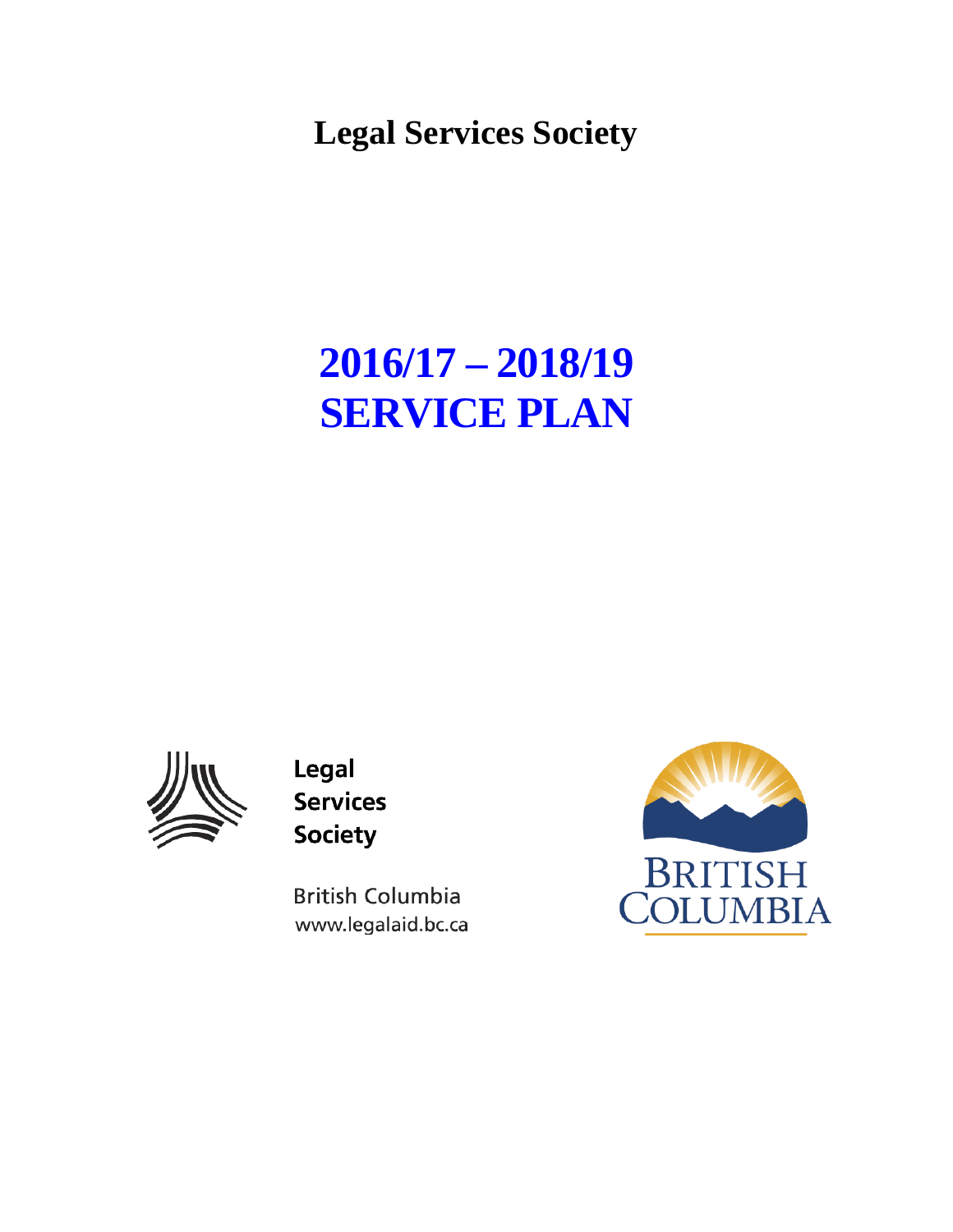#### **For more information on the Legal Services Society, please contact:**

Mark Benton, QC Chief Executive Officer Legal Services Society 400 – 510 Burrard Street Vancouver, BC V6C 3A8 **604-601-6000 www.legalaid.bc.ca**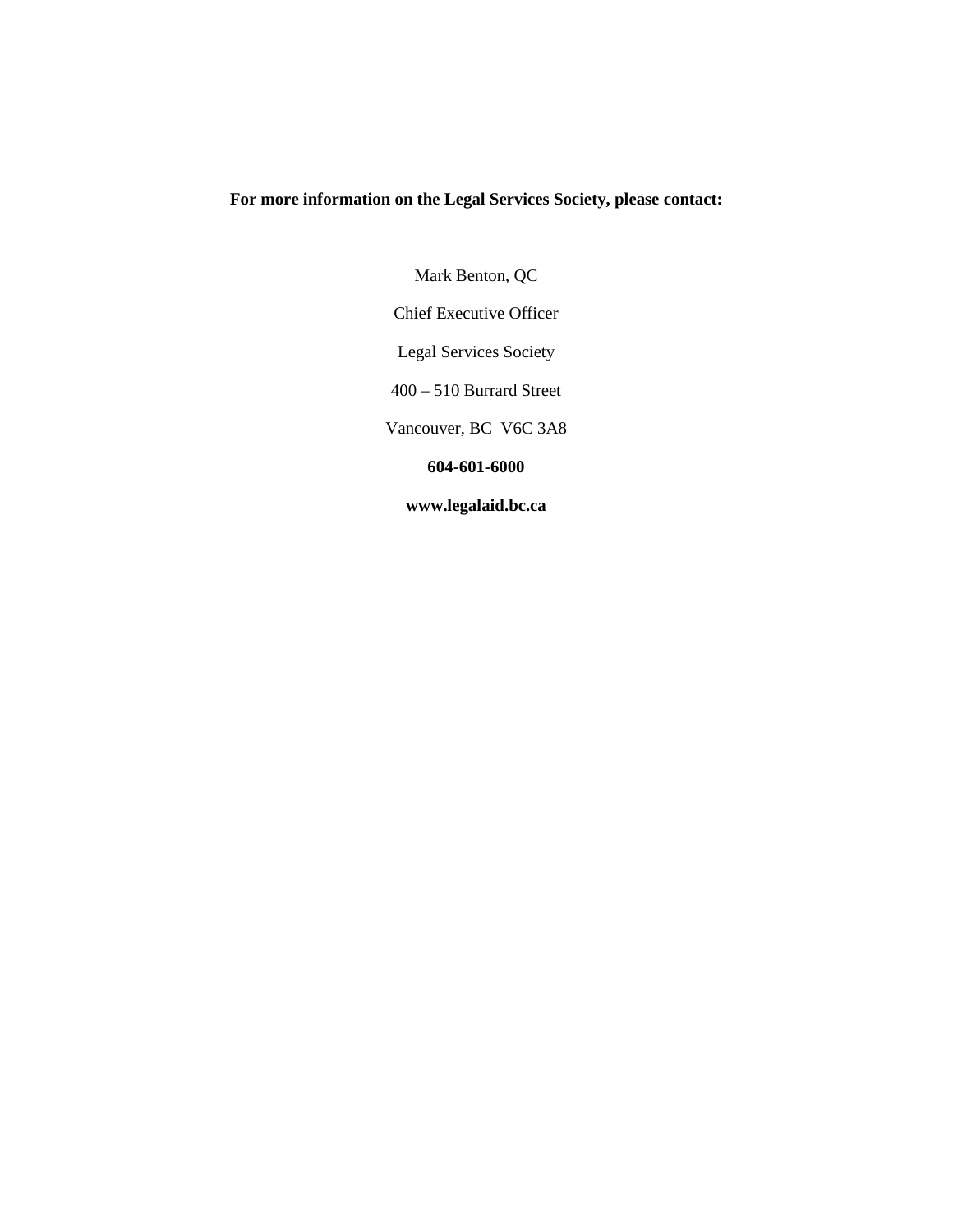## **Accountability Statement**

The 2016/17 – 2018/19 Legal Services Society (LSS) service plan was prepared under the Board's direction in accordance with the *Budget Transparency and Accountability Act* and the BC Reporting Principles. The plan is consistent with government's strategic priorities and fiscal plan. The Board is accountable for the contents of the plan, including what has been included in the plan and how it has been reported.

All significant assumptions, policy decisions, events and identified risks, as of January 1, 2016, have been considered in preparing the plan. The performance measures presented are consistent with Legal Service Society's mandate and goals, and focus on aspects critical to the organization's performance. The targets in this plan have been determined based on an assessment of Legal Service Society's operating environment, forecast conditions, risk assessment and past performance.

Suzette Narbonne Chair, LSS Board of Directors

\_\_\_\_\_\_\_\_\_\_\_\_\_\_\_\_\_\_\_\_\_\_\_\_\_\_\_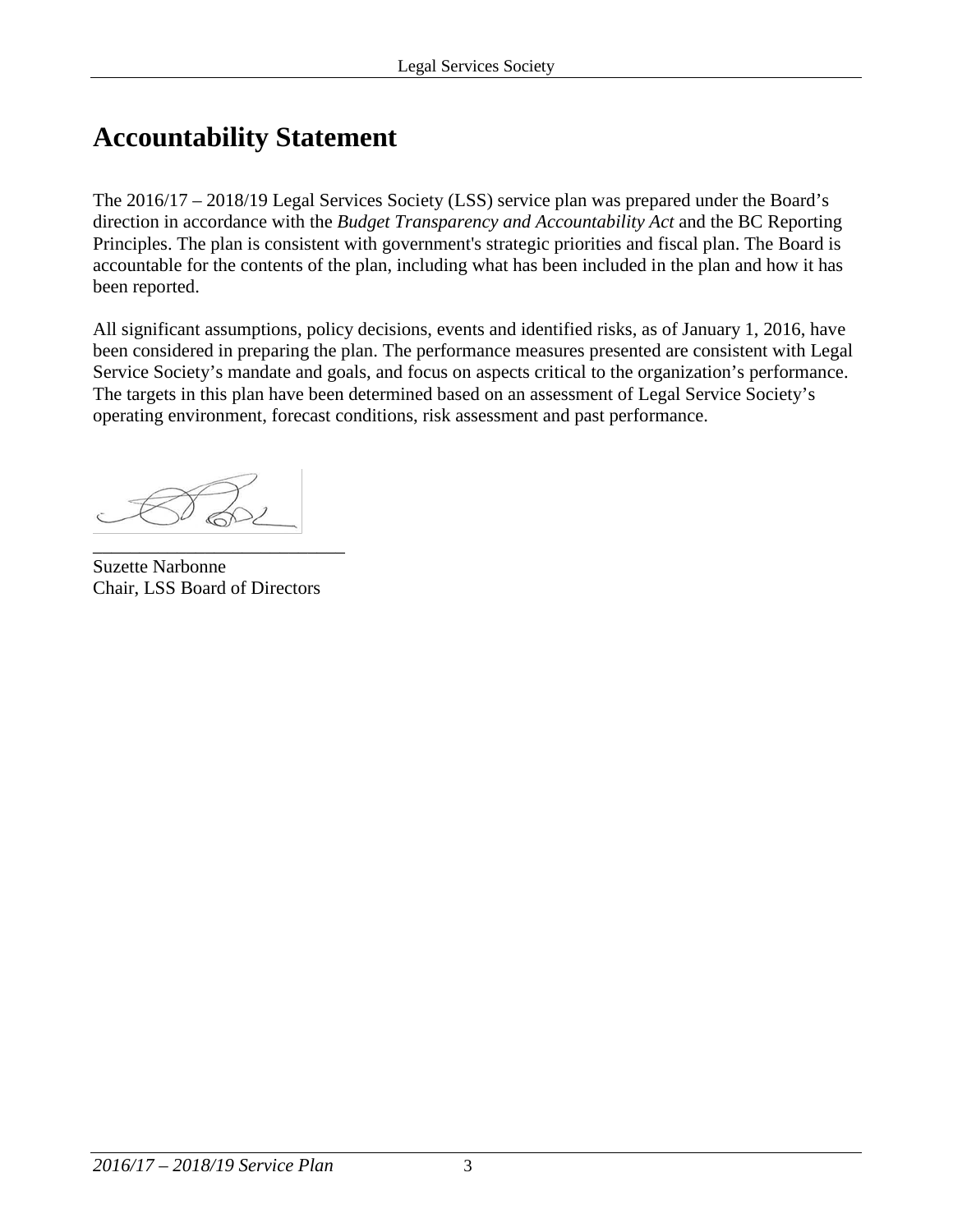# **Table of Contents**

| <b>Strategic Direction</b>                                                                                         |    |
|--------------------------------------------------------------------------------------------------------------------|----|
| <b>Operating Environment</b>                                                                                       |    |
|                                                                                                                    |    |
| Goals, Strategies, Measures, and Targets                                                                           |    |
| Goal 1: People with low incomes who have legal issues use LSS services                                             |    |
| Goal 2: People with low incomes get help with related legal issues so they can solve and<br>prevent legal problems |    |
| Goal 3: LSS manages resources soundly                                                                              |    |
| Goal 4: LSS provides leadership in justice innovation                                                              |    |
|                                                                                                                    | 12 |
| Summary Financial Outlook 2015 – 2019                                                                              |    |
| <b>Key Forecast Assumptions</b>                                                                                    |    |
| <b>Sensitivity Analysis</b>                                                                                        |    |
| Management Perspective on Future Financial Outlook                                                                 |    |
|                                                                                                                    |    |
| <b>Hyperlinks to Additional Information</b>                                                                        |    |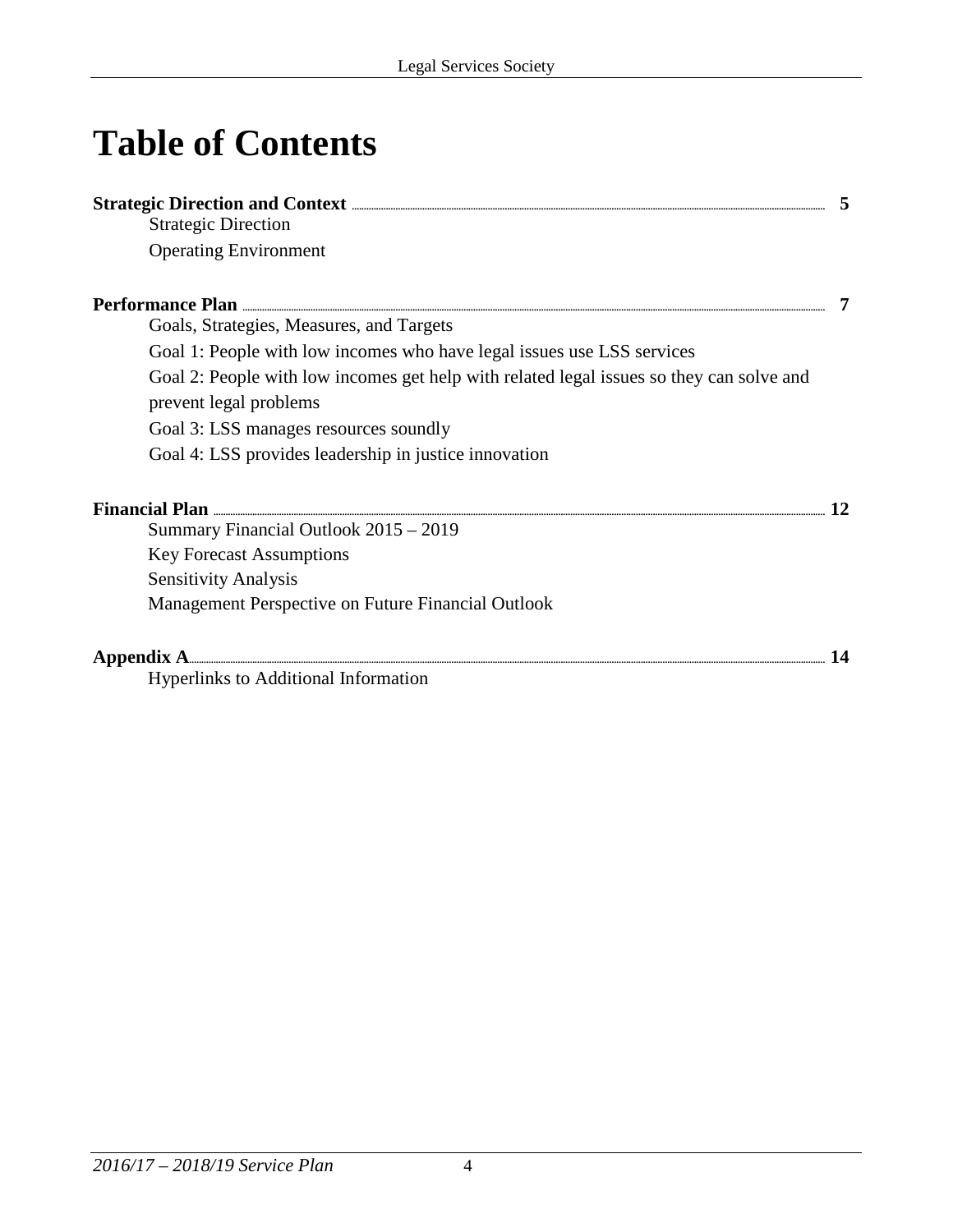# **Strategic Direction and Context**

## **Strategic Direction**

To advance LSS strategic goals, we will be working on three priority actions for 2016/17, as outlined in our mandate letter (www.lss.bc.ca/about/ourMandate.php). The first is the continued enhancement of our new Client Information System (CIS) to support the delivery of efficient and effective LSS services. This priority action is aligned with Goal 3 and Taxpayer Accountability Principles (TAP) under service and cost consciousness. The second is to monitor, evaluate, and improve the five Justice Innovation Transformation Initiatives (JITI) pilot projects. This action is aligned with Goals 1 to 4 and TAP under integrity, cost consciousness, and accountability. The third is to consult with Aboriginal communities, the Ministry of Justice, and other key stakeholders to identify opportunities for LSS to better meet the legal needs of Aboriginal people in BC. This third action is aligned with Goals 1, 2, and 4 and TAP under service and respect. In addition to these priority actions, LSS will be operating MyLawBC, an innovative, interactive website that uses guided pathways to connect users with solutions to several common legal issues.

# **Operating Environment**

To operate within our funding envelope, LSS sets strict eligibility guidelines for all services but faces limited flexibility to respond to fluctuating service demands. We continue to apply robust budgeting and planning practices, supported by business intelligence and program evaluation information, to deliver effective and cost-efficient legal aid services to clients most in need.

LSS is also facing a multi-pronged capacity challenge, comprised of a competitive labour market, an aging workforce, and a prolonged high workload for all LSS staff. In response, LSS is undertaking several employee engagement initiatives, and in 2015/2016 implemented a Succession Management Program to support the development and retention of skilled employees. However, due to overwork, and an ongoing freeze on excluded management salaries, the general risk of decreased staff morale and productivity is currently very high. In addition to capacity challenges, LSS faces aging infrastructure, including outdated business-critical systems such as Finance, HR/payroll, and our call centre. Requests for the society to dedicate its skills, expertise, and resources to collaborative initiatives are in increasing demand. However, LSS has very limited capacity to undertake new or expand current innovative projects. Sustaining and improving both staff capacity and system infrastructure is critical to ensuring uninterrupted delivery of legal aid services to clients. LSS continues to refine and enhance the functionality of the new CIS system and related business processes, which has required both LSS staff and lawyers to adapt to a new way of administering legal aid. Alongside these refinements, we will continue to consult with and provide training to all users to maximize the potential of this new platform.

LSS engagement with the bar, and overall lawyer satisfaction, remain a focus. Working with the new CIS system, and long-standing low tariff rates paid to lawyers, impacts the society's ability to attract and retain lawyers to do legal aid work. This risk of insufficient lawyer supply is especially problematic in rural and remote communities, where the loss of even one lawyer could have a major impact on the availability of legal aid services to the surrounding region.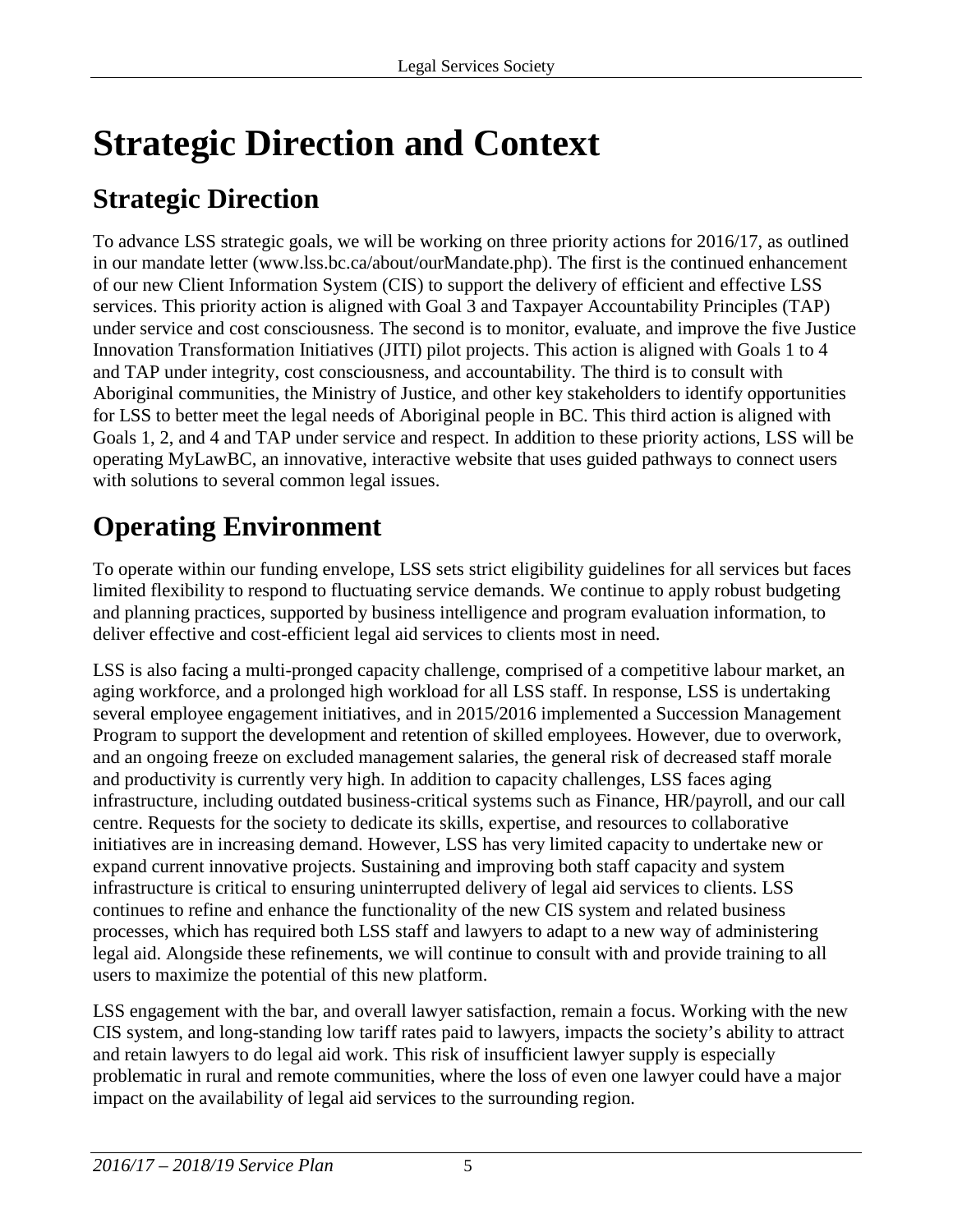Early evaluation results from the JITI pilot projects have been positive, and LSS will work in 2016/17 to complete evaluations of these pilot projects. LSS will work with government to provide the business cases to support a request for continued ongoing core funding for these JITI projects.

Further development of legal aid services for Aboriginal clients presents a significant opportunity for LSS to address a priority service need. LSS will build on its relationships with First Nations and our network of lawyers and community partners to help identify, develop, and deliver innovative and appropriate services.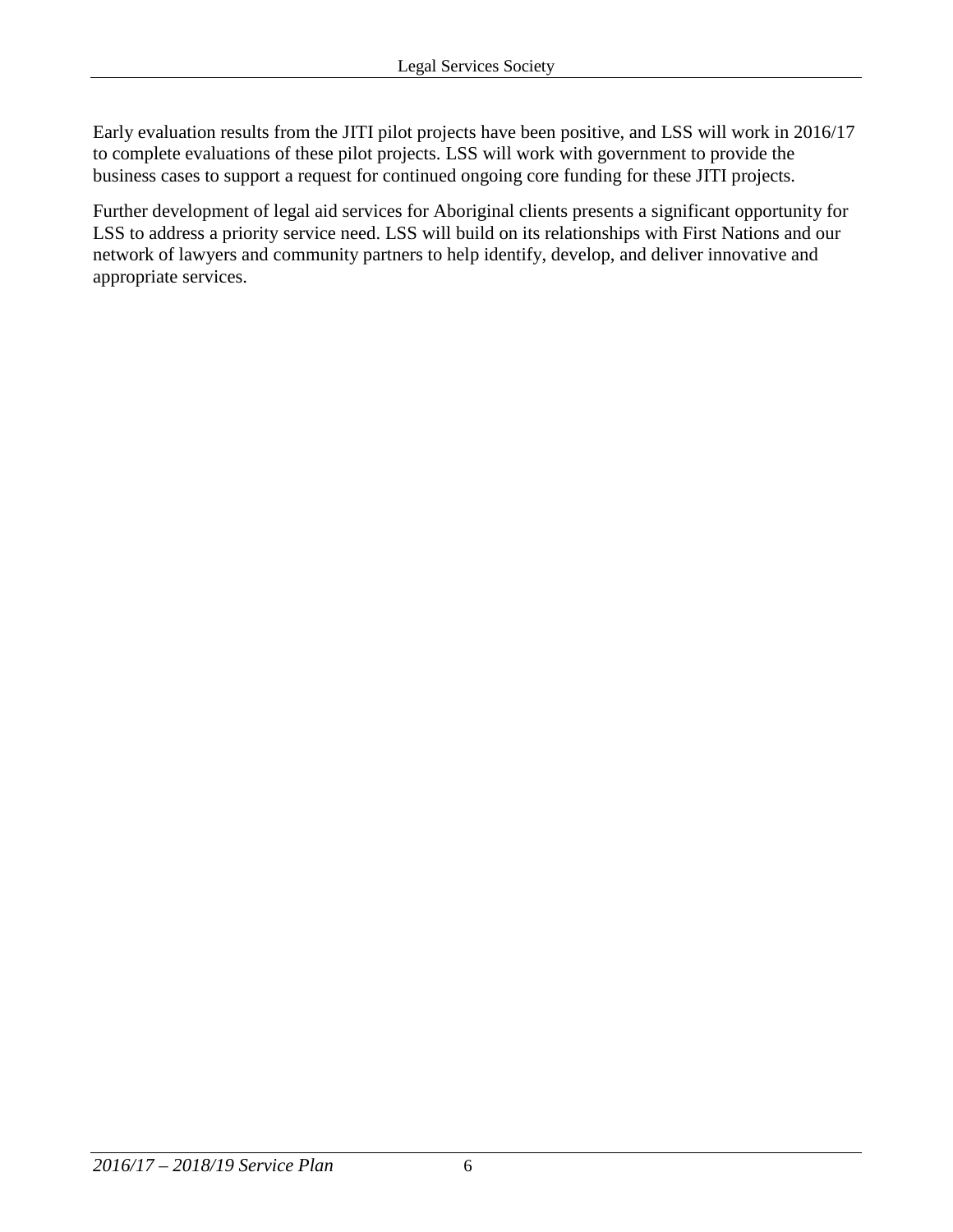# **Performance Plan**

## **Goals, Strategies, Measures, and Targets**

To advance the LSS vision, we develop goals, strategies, and performance measures that engage LSS staff, our service partners, and our clients in finding timely and lasting solutions to clients' legal issues while managing to budget. Our service plan is aligned with TAP. In particular, our third goal ("LSS manages resources soundly") and associated performance measures are centred around ensuring that we provide effective and efficient services, and providing maximum benefit to clients within the funding and staffing resources available to us.

LSS conducts four major stakeholder surveys, which provide data for many of our performance measures. We develop action plans to address the survey results and implement identified relevant operational and service improvements. The client satisfaction, work environment, and lawyer surveys are conducted triennially, while the public opinion poll is conducted annually. LSS staff develop the survey questions and methodology, and independent research organizations carry out the data collection, analysis, and presentation of a final report. The society also monitors and reports on key internal operational and financial data, which are tested internally. The new CIS will provide opportunities to track and report on new operational measures.

LSS benchmarks its performance against like organizations, where possible, using the Common Measurement Tool (CMT). CMT is an independent client satisfaction benchmarking tool and data service that allows us to compare client satisfaction results against agencies providing similar services. We benchmark our work environment score against the BC Public Service and like Crowns using statistics provided by BC Stats. Though legal aid plans across Canada have not yet developed a common method of measuring performance, we regularly share performance and outcome information.

We set survey targets by considering benchmark data and evaluating the level of improvement possible given the strategies and activities planned in the coming period. For operational and financial measures, we set targets based on a reasonable expectation of performance based on historical results. Meeting our targets would demonstrate continuous improvement in stakeholder satisfaction with, support for, and use of our services, as well as financial responsibility, all of which are necessary to achieve our goals.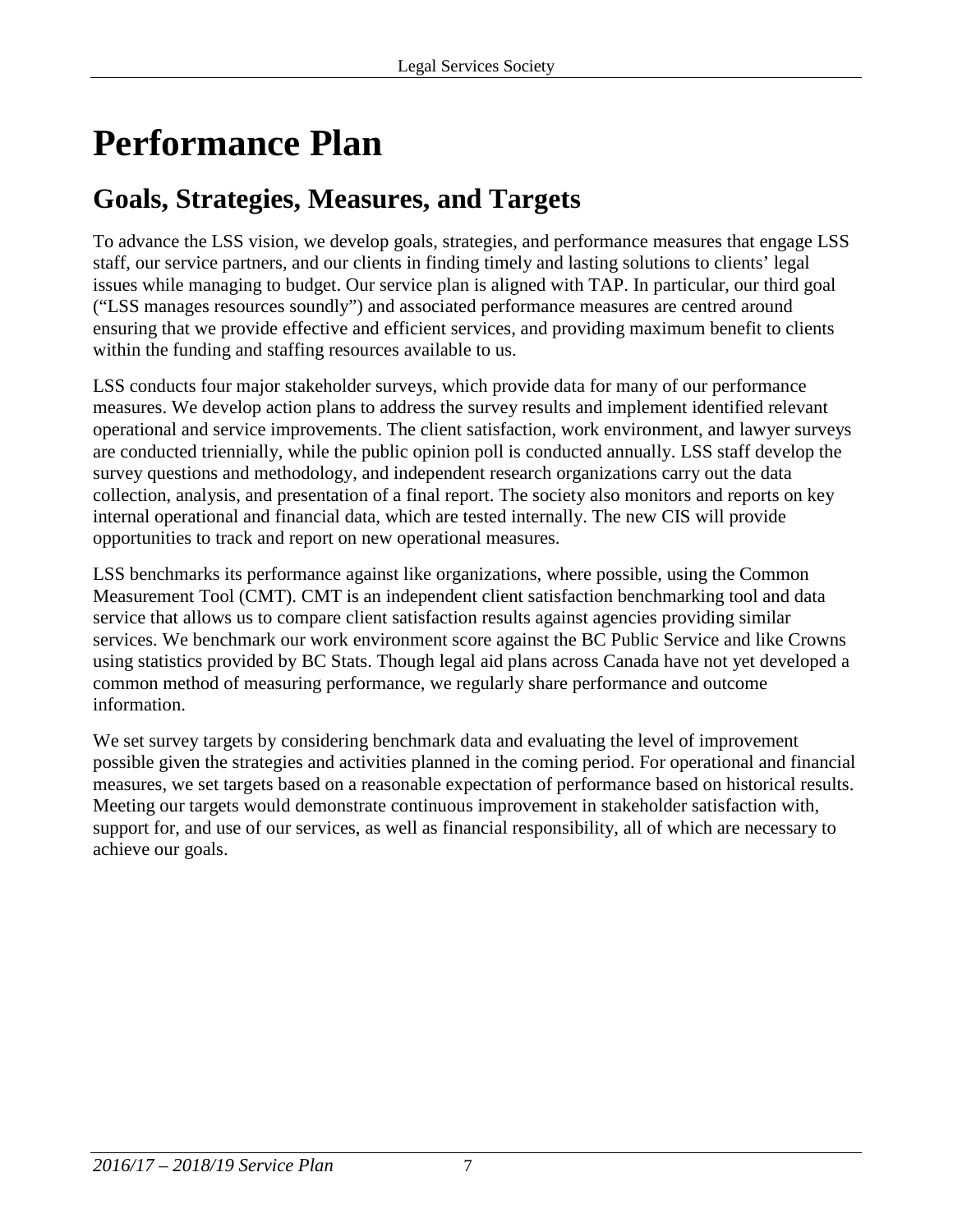### **Goal 1: People with low incomes who have legal issues use LSS services.**

LSS needs to ensure our services are accessible, address the needs of clients, are culturally appropriate, and that the public is aware that these services are available.

### **Strategies**

- Make it easier for clients to access legal aid services.
- Partner with Aboriginal and other underserved communities to deliver services that support positive client outcomes.
- Support service partners and front-line workers to deliver effective and efficient services.
- Support clients to be active participants in solving their legal issues.

#### **Performance Measures**

| <b>Performance Measure</b>                                                                                                            | 2013/14<br>Actual | 2014/15<br>Actual | 2015/16<br>Forecast | 2016/17<br><b>Target</b> | 2017/18<br>Target | 2018/19<br>Target |
|---------------------------------------------------------------------------------------------------------------------------------------|-------------------|-------------------|---------------------|--------------------------|-------------------|-------------------|
| a)<br>Percent of clients<br>satisfied with the<br>accessibility of LSS<br>services <sup>1</sup>                                       | N/A               | 69%               | N/A                 | N/A                      | 73%               | N/A               |
| b)<br>Percent of clients<br>satisfied with the<br>helpfulness of LSS<br>services <sup>1</sup>                                         | N/A               | 68%               | N/A                 | N/A                      | 72%               | N/A               |
| Percent of clients<br>C)<br>satisfied overall with<br>LSS services <sup>1</sup>                                                       | N/A               | 66%               | N/A                 | N/A                      | 70%               | N/A               |
| Percent of clients<br>d)<br>satisfied with LSS<br>support to help them<br>participate in resolving<br>their legal issues <sup>1</sup> | N/A               | 66%               | N/A                 | N/A                      | 70%               | N/A               |

<sup>1</sup> Data is from the triennial Client Services Survey.

### **Discussion**

Overall client satisfaction with the accessibility and helpfulness of LSS services and support shows that we are providing clients with the services they need when and where they need them, fulfilling our mandate to help people solve their legal problems and to facilitate access to justice. Targets are set based on a reasonable expectation of improvement over results in baselines or the previous survey; see Performance Plan on page 7.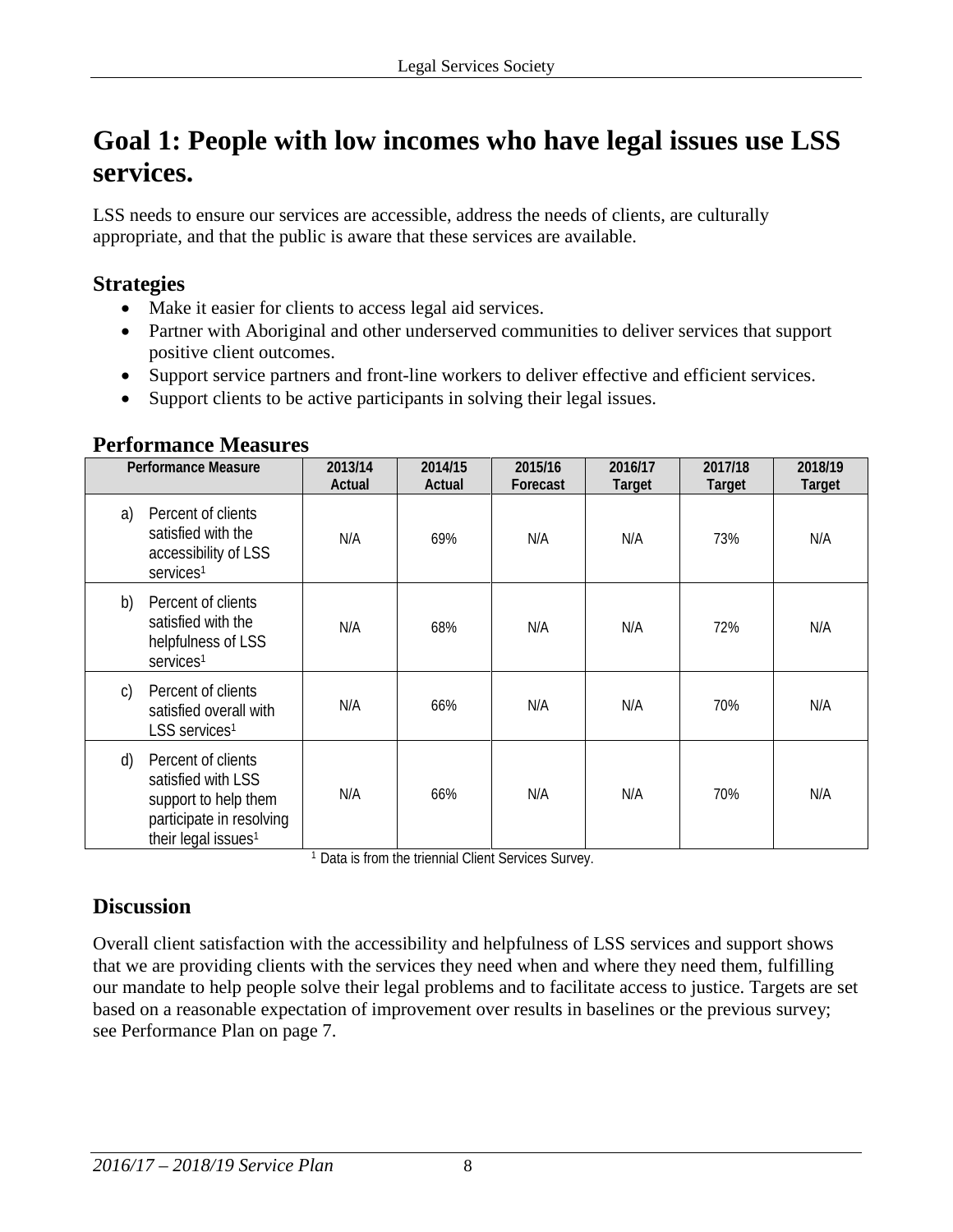### **Goal 2: People with low incomes get help with related legal issues so they can solve and prevent legal problems.**

Clients' legal problems often arise from or lead to other problems such as health, housing, and debt issues. By working with other service providers to help clients get support for these issues, LSS can improve client outcomes as well as reduce clients' use of justice, health, and social services over the long term.

### **Strategies**

- Collaborate with service partners to assess and refer clients to services for their related legal issues.
- Support front-line workers to assess and refer clients to services for their related legal issues.

| <b>Performance Measures</b> |  |
|-----------------------------|--|
|                             |  |

| <b>Performance Measure</b>                                                                                                                                | 2013/14<br>Actual | 2014/15<br>Actual | 2015/16<br>Forecast | 2016/17<br><b>Target</b> | 2017/18<br>Target | 2018/19<br>Target |
|-----------------------------------------------------------------------------------------------------------------------------------------------------------|-------------------|-------------------|---------------------|--------------------------|-------------------|-------------------|
| Percent of clients<br>a)<br>satisfied with the level<br>of support LSS gave<br>them to address their<br>related legal issues <sup>1</sup>                 | N/A               | 59%               | N/A                 | N/A                      | 63%               | N/A               |
| b)<br>Percent of lawyers<br>satisfied with LSS<br>support for increasing<br>their ability to help<br>clients address related<br>legal issues <sup>2</sup> | N/A               | N/A               | N/A                 | 35%                      | N/A               | N/A               |
| Percent of lawyers<br>$\mathsf{C}$<br>who support the<br>integrated approach to<br>providing legal aid<br>services <sup>2</sup>                           | N/A               | N/A               | N/A                 | 69%                      | N/A               | N/A               |

<sup>1</sup> Data is from the triennial Client Services Survey.

<sup>2</sup> Data is from the triennial Tariff Lawyer Satisfaction Survey. The 2015/16 lawyer survey has been postponed to 2016/17, to better align with other LSS evaluation work.

### **Discussion**

Measures (a) and (b) assess the effectiveness of the support provided by LSS to clients and lawyers to help clients address their legal issues. Measure (c) indicates the level of support from lawyers in advancing this goal. Targets are set based on a reasonable expectation of improvement over results in baselines or the previous survey; see Performance Plan on page 7.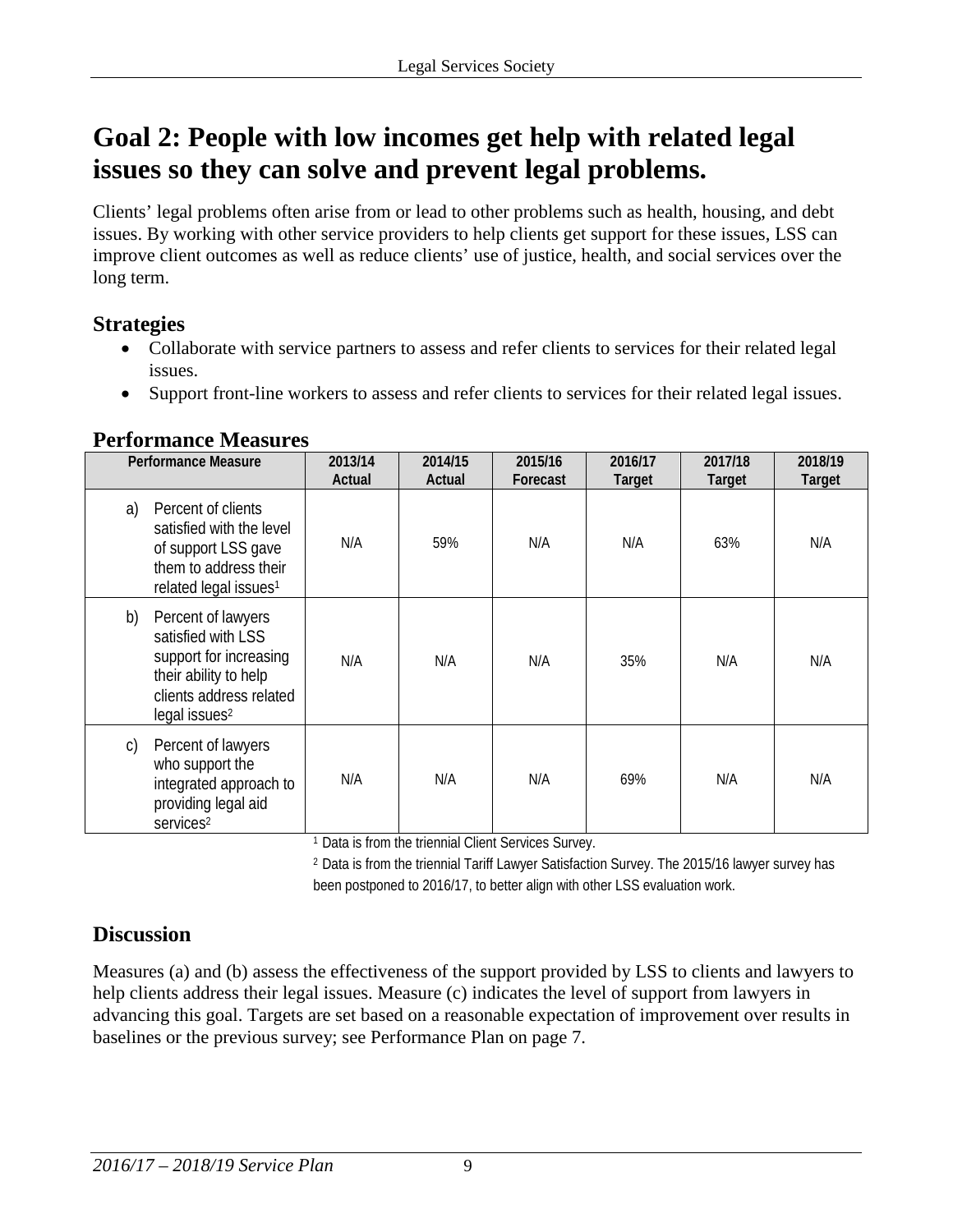### **Goal 3: LSS manages resources soundly.**

LSS must manage resources effectively and efficiently to ensure we are achieving the optimum benefit for the society's clients within available funding.

### **Strategies**

- Foster employee engagement and retention of key staff through professional development, succession management, and organizational communication.
- Engage with and develop stronger relationships with legal aid lawyers.
- Improve information technology systems to respond to a changing environment.
- Improve the nimbleness and flexibility of LSS business processes to support capacity.

#### **Performance Measures**

|              | <b>Performance Measure</b>                                                                           | 2013/14<br>Actual | 2014/15<br>Actual | 2015/16<br>Forecast | 2016/17<br><b>Target</b> | 2017/18<br><b>Target</b> | 2018/19<br>Target |
|--------------|------------------------------------------------------------------------------------------------------|-------------------|-------------------|---------------------|--------------------------|--------------------------|-------------------|
| a)           | Overall average<br>employee<br>engagement <sup>1</sup>                                               | 69                | N/A               | N/A                 | 70                       | N/A                      | N/A               |
| b)           | Percent of lawyers<br>satisfied with the<br>overall support<br>provided by LSS <sup>2</sup>          | N/A               | N/A               | N/A                 | 62%                      | N/A                      | N/A               |
| $\mathsf{C}$ | Number of new<br>lawyers taking more<br>than three referrals in<br>the first six months <sup>3</sup> | 73                | 53                | $>60$               | $>60$                    | $>60$                    | >60               |
| d)           | Percent of the public<br>that supports the<br>provision of legal aid<br>services <sup>4</sup>        | 93%               | 94%               | $>90\%$             | $>90\%$                  | $>90\%$                  | $>90\%$           |

<sup>1</sup> Data is from the triennial Work Environment Survey.

<sup>2</sup> Data is from the triennial Tariff Lawyer Satisfaction Survey. The 2015/16 lawyer survey has been postponed to 2016/17, to better align with other LSS evaluation work.

3 Data is from our client information system.

4 Data is from our annual Public Opinion Poll.

### **Discussion**

High employee engagement in the public sector, tracked by measure (a), is linked to improved service for clients. Measures (b) and (c) qualitatively and quantitatively assess our progress on maintaining a sustainable supply of lawyers to provide services to clients across BC. Sustained public support for legal aid, measure (d), reflects public confidence in our services and how well we are managing the organization. Targets are set based on a reasonable expectation of improvement over results in baselines or the previous survey; see Performance Plan on page 7.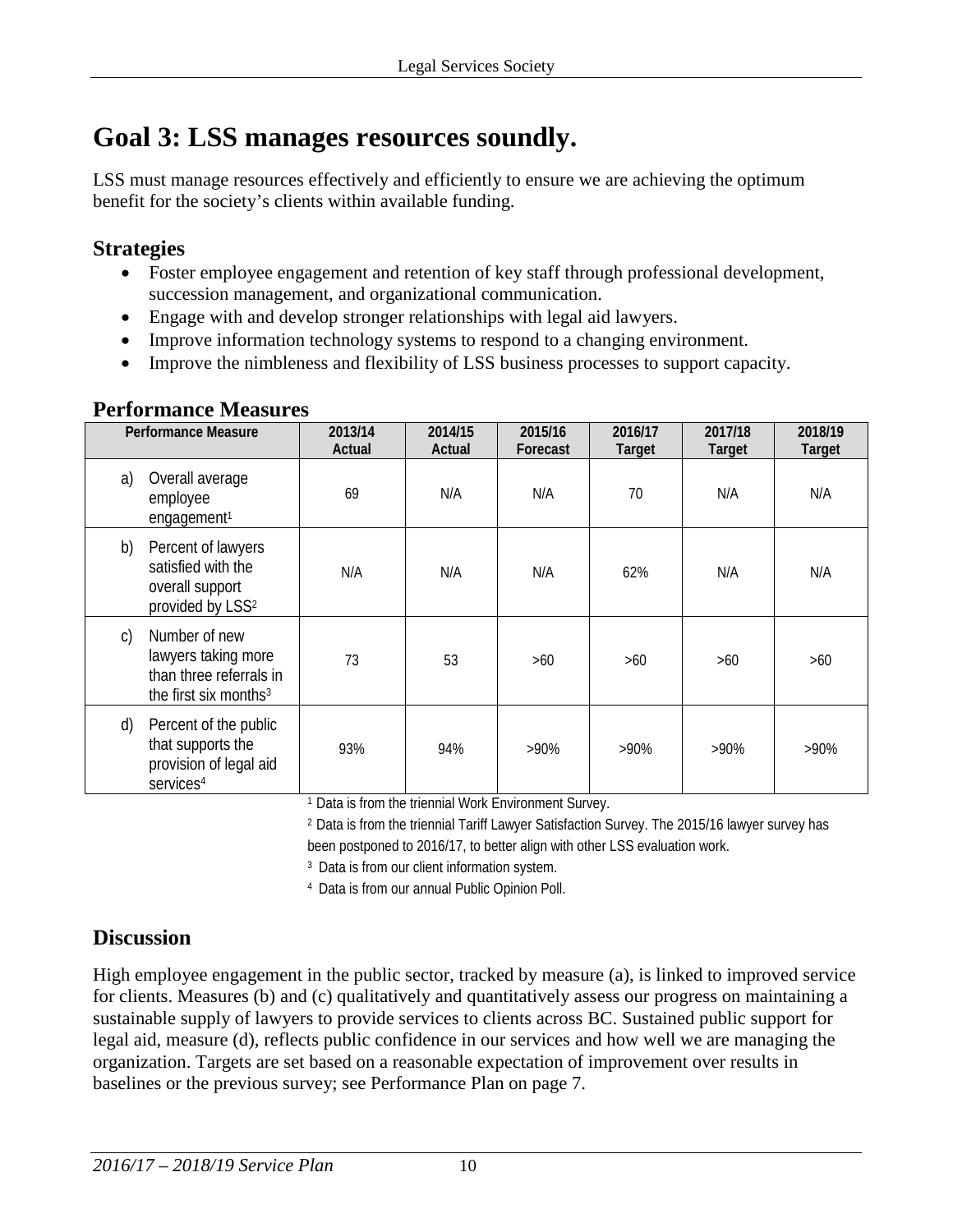## **Goal 4: LSS provides leadership in justice innovation.**

LSS believes that innovation is needed to bring about the fundamental justice system changes required for clients to achieve timely and lasting resolutions to their legal issues.

### **Strategies**

- Pilot evidence-based legal aid initiatives to improve access and outcomes.
- Communicate LSS's strategic direction to stakeholders.
- Consult with Aboriginal communities and other stakeholders to identify opportunities to develop innovative services and increase access to justice for Aboriginal people.

#### **Performance Measures**

| Performance Measure                                                         | 2013/14 | 2014/15 | 2015/16  | 2016/17 | 2017/18 | 2018/19 |
|-----------------------------------------------------------------------------|---------|---------|----------|---------|---------|---------|
|                                                                             | Actual  | Actual  | Forecast | Target  | Target  | Target  |
| Volume of references<br>a)<br>to LSS and justice<br>innovation <sup>1</sup> | 20      | 42      | $25+$    | $30+$   | $35+$   | 40      |

<sup>1</sup> Data is from an annual search of academic literature, stakeholder reports, and media. Our methodology included tracking references to LSS in relation to its justice innovation ideas and projects through Google Scholar, Canadian Newsstand Major Dailies, HeinOnline, and stakeholder websites. The search was limited to a specific set of search terms and conducted manually.

### **Discussion**

A high volume of references to LSS's justice innovation proposals in academic literature, government reports, and the media indicates that LSS's ideas are being reviewed and considered by key justice system decision makers and opinion makers. This reflects the growing reach of LSS's influence. Targets are set based on a reasonable expectation of improvement over baseline results in prior years; however, actual results from 2014/15 are likely to be unusually high because of the JITI pilot project launches, so incremental target increases are instead based on gradual improvement from 2013/14 results.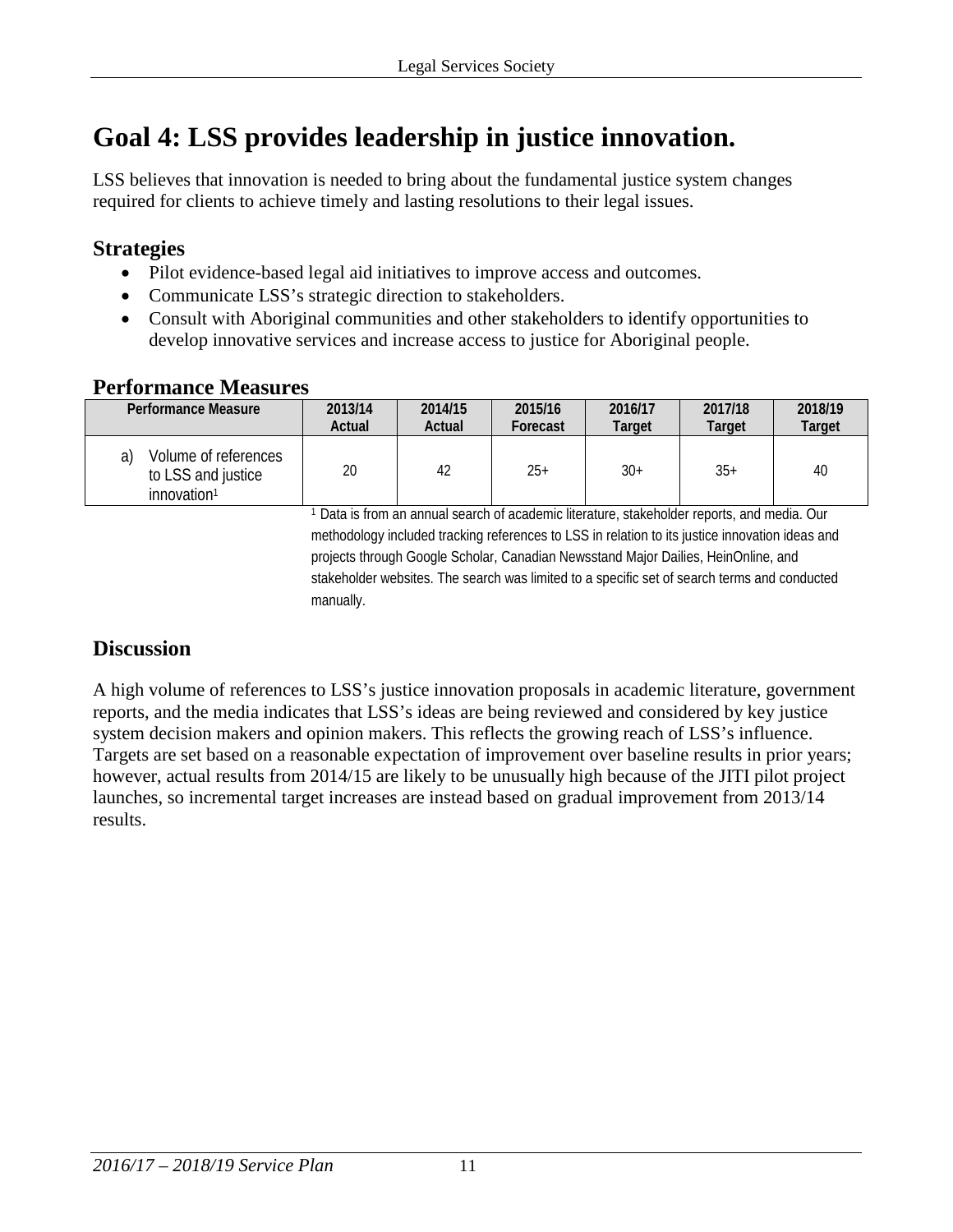# **Financial Plan**

## **Summary Financial Outlook 2015 – 2019 (in millions)**

|                                                 | 2014/15 | 2015/16  | 2016/17 <sup>1</sup> | 2017/18 <sup>1</sup> | 2018/19 <sup>1</sup> |
|-------------------------------------------------|---------|----------|----------------------|----------------------|----------------------|
|                                                 | Actual  | Forecast | <b>Budget</b>        | <b>Budget</b>        | <b>Budget</b>        |
| Revenue                                         |         |          |                      |                      |                      |
| Provincial transfers <sup>5</sup>               | 67.2    | 67.5     | 68.0                 | 68.1                 | 68.2                 |
| Large and major cases $^{2/5}$                  | 5.0     | 5.3      | 4.7                  | 4.7                  | 4.7                  |
| Justice transformation initiatives <sup>5</sup> | 2.0     | 2.0      | 2.0                  | 2.0                  | 2.0                  |
| Other revenue                                   | 5.5     | 4.8      | 4.0                  | 4.0                  | 4.0                  |
| <b>Total Revenue</b>                            | 79.7    | 79.6     | 78.7                 | 78.8                 | 78.9                 |
| <b>Expenses</b>                                 |         |          |                      |                      |                      |
| <b>Tariffs</b>                                  | 58.2    | 56.9     | 55.4                 | 55.4                 | 55.4                 |
| Justice transformation initiatives              | 2.0     | 2.0      | 2.0                  | 2.0                  | 2.0                  |
| Salaries                                        | 11.2    | 11.7     | 11.8                 | 11.9                 | 12.0                 |
| <b>Contracted Services</b>                      | 3.5     | 3.7      | 3.8                  | 3.8                  | 3.8                  |
| Premises                                        | 1.7     | 1.9      | 2.1                  | 2.1                  | 2.1                  |
| Computers                                       | 1.6     | 1.1      | 0.8                  | 0.8                  | 0.8                  |
| Amortization <sup>3</sup>                       | 0.4     | 0.8      | 0.8                  | 0.8                  | 0.8                  |
| Office                                          | 0.9     | 0.7      | 0.7                  | 0.7                  | 0.7                  |
| Travel                                          | 0.1     | 0.1      | 0.1                  | 0.1                  | 0.1                  |
| Other                                           | 0.2     | 0.7      | 1.2                  | 1.2                  | 1.2                  |
| Total Expenses <sup>4</sup>                     | 79.8    | 79.6     | 78.7                 | 78.8                 | 78.9                 |
| Net Surplus / (Deficit)                         | (0.1)   |          |                      |                      |                      |
|                                                 |         |          |                      |                      |                      |
| <b>Accumulated Surplus</b>                      | 5.3     | 5.3      | 5.3                  | 5.3                  | 5.3                  |
| <b>Capital Expenditures</b>                     | 2.1     | 0.6      | 0.5                  | 0.1                  | 0.7                  |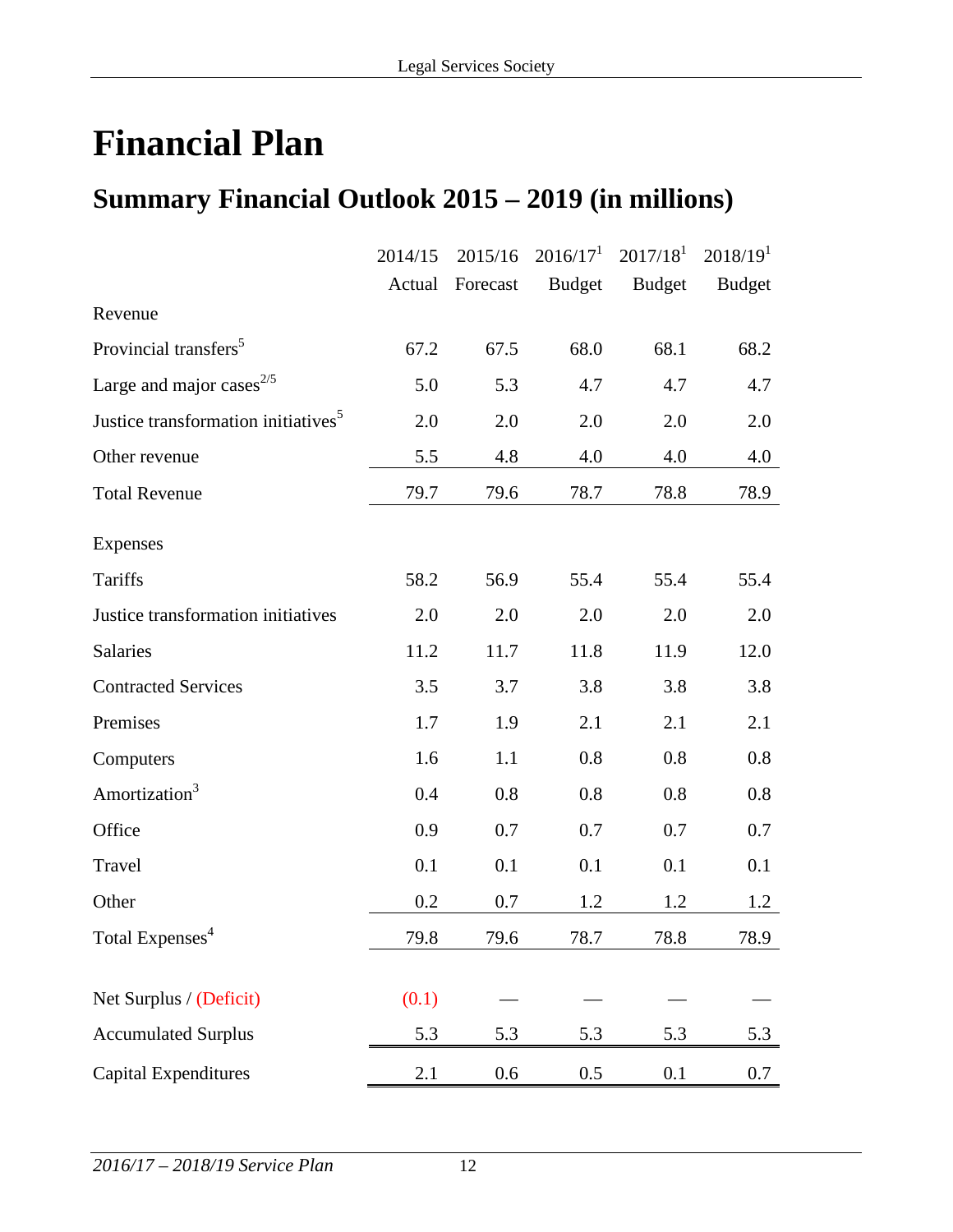### **Notes**

<sup>1</sup> The budgets for the years 2016/17 through 2018/19 inclusive are projections and not yet approved. As per section 18 of the *Legal Services Society Act*, LSS will seek budget approval from the Attorney General in each of those respective years. LSS will provide tariff services budgeting to the bottom line in each year.

<sup>2</sup> Budgets for large and major cases are based on ministry approved budgets and may not reflect actual costs. In 2016/17, we estimate that Category B cases will cost \$2.6 million (2015/16 — \$3.1 million) and Category C cases will cost \$6.5 million (2015/16 — \$2.7 million) based on our forecasts as of January 7, 2016. LSS will manage expenditures to the available funding provided by the ministry as in previous years.

<sup>3</sup> On December 14, 2012, the board restricted the accumulated surplus to be used for board-directed strategic initiatives. They allocated \$4.3 million for the CIS project as a board strategic initiative. CIS went live on April 27, 2015, and these costs have been capitalized. An annual amortization cost of \$0.43 million per year will be charged to Operations for the next 10 years.

<sup>4</sup> Allocation of expenses between various categories is subject to change.

<sup>5</sup> These revenues are funded by the Provincial Government.

## **Key Forecast Assumptions**

The tariff budgets are based on our best estimate of volume of applications and contracts, contract rates, and average case costs taking into consideration any known changes to policies, initiatives, historical trends, etc.

# **Sensitivity Analysis**

- 1. The tariff budgets have not been adjusted for any changes to government policy, or new initiatives that may impact the society.
- 2. The tariff budgets have not been adjusted for any potential CIS and JITI impacts.
- 3. The tariff budgets have not been adjusted for any potential clients related to significant unbudgeted events.

## **Management Perspective on Future Financial Outlook**

LSS is dependent on government to finance the majority of its expenditures. It also receives revenue from non-government sources that are tied to interest rates. Should government or interest rate related revenues continue to remain low or decrease, this would negatively impact our ability to provide services.